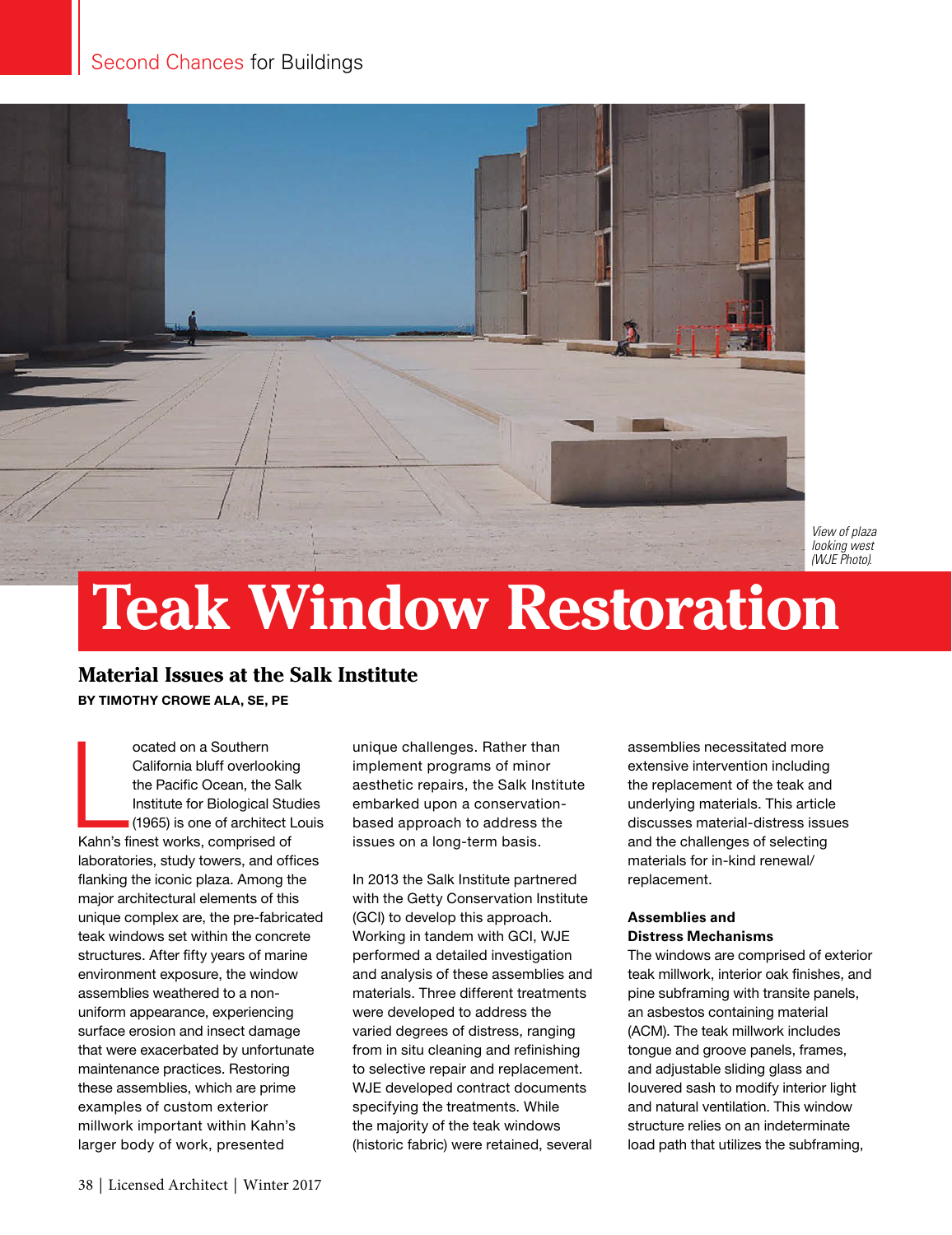



transite panels, and teak millwork to resist the coastal wind forces.

Distress conditions included erosion of tongue and groove teak panels where over 1/4 inch of thickness had been lost, exposing the ferrous metal nails which had corroded as a result of the sea salt from the coast. Teak damage was attributed in part to ultraviolet ray degradation, where lignin breaking down over time undermined the bond of the cellulous, resulting in gradual surface erosion. However, the majority of the section loss was attributed to abrasive cleaning methods that utilized wire brushing and harsh chemicals with refinishing. Frequency of teak cleaning was greatly influenced by mildew growth prevalent on the site from local vegetation. Though not detrimental to the wood, the biofilm has been an aesthetic concern since the original construction. Consequently, gentile



cleaning and possible refinishing approaches, balanced with practical expectations related to mildew reaccumulation, were scrutinized.

Drywood termites, notorious along the southwest coast, were another source of damage. In particular, the open nature of the study towers proved particularly vulnerable to these insects. Unlike subterranean termites, drywood termites can enter through open windows and do not require shelter tubes or highmoisture content within the wood; although a preference for the warmer south and west building facades was apparent. As the transite panels and teak are well suited for this environment, termite damage was primarily at the pine subframing. In isolated areas, bore holes through the teak cladding were apparently created by termites to access the subframing.

Excluding the glass and interior oak finishes, three primary materials needed to be addressed: the transite, subframing, and the teak.



**Substructure Material Selections:** With the exception of being an ACM, the transite panels performed well over the life of the structure. In order to gain a comfort of retaining these elements, abatement and air monitoring protocols were followed to ensure asbestos fibers were contained when these panels were manipulated. Initial temptations to eliminate the ACM were discussed; however, panel removal would have created a greater hazard and burdened landfills. Testing demonstrated that friable asbestos fibers could be managed without extensive effort by the contractor, thus the majority of the panels were salvaged.

Where they could not be salvaged, numerous transite panel replacements were studied, including metal and precast cementitious materials. Budget and detailing steered us toward a wood product, and panels fabricated with 2x6 Accoya were selected. Accoya is manufactured by Accsys Technologies located in Arnhem, the Netherlands, and is a treated radiate pine. The process, initially studied in Germany in 1928, with continued research at the Forest Products Lab in Madison, Wisconsin and Europe, utilizes an acetic acid treatment that modifies the wood cells on a molecular level. The modification increases acetic anhydride molecules, replacing hydroxyl molecules (hydroxyl molecules facilitate the wood moisture content fluctuation under changes in humidity) creating cell